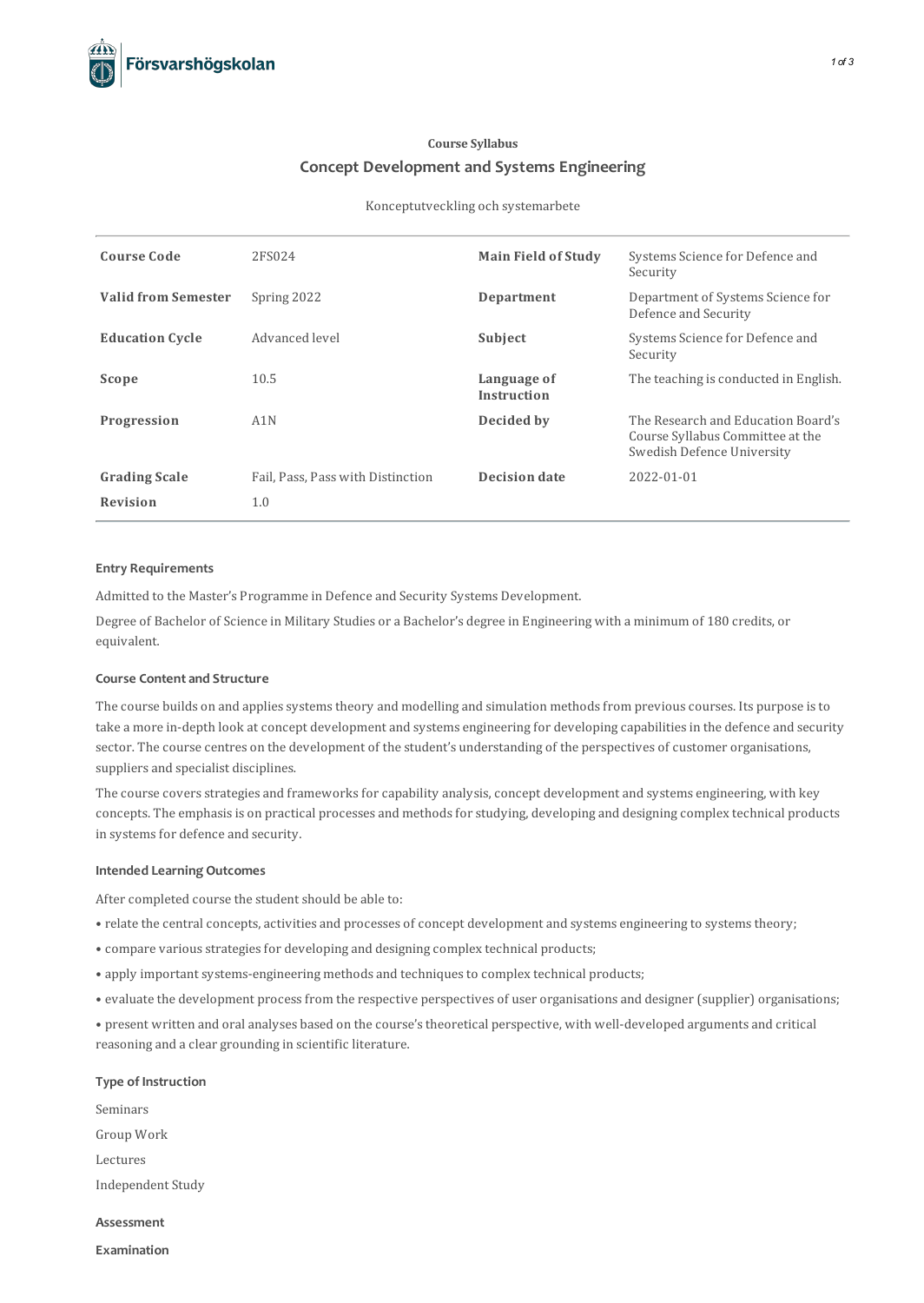

Scope: 10.5

Grading Scale: Fail, Pass, Pass with Distinction

Examination will be based on active and constructive participation in two labsfollowed by two laboratory reports, one individual written assignment and on an oral presentation of the individual written assignment.

The examiner may decide that supplementary work is required in order for a pass grade to be achieved. Examination papers submitted late will not be graded, unless there are special reasons, which have been approved by the examiner. Supplementary assignments are to be submitted no later than five working days after the notification of results and the supplementary assignment for the examination in question, unless there are special reasons, which have been approved by the examiner.

## **Grading**

Grades are set according to a three-grade scale: Pass with merit (VG), Pass(G) and Fail (U).

A pass (G) requires a pass for seminars, laboratory reports, the written assignment and the oral presentation.

A pass with merit (VG) requires a pass with merit for the individual written assignment.

Grading criteria are stated at the beginning of the course.

#### **Restrictionsin Number of Examinations**

The number of examination opportunities is not limited. The number of opportunities is limited to one regular and two reexaminations per two-semester period, unlessthere are special reasons, which have been approved by the examiner.

#### **Restrictions Concerning Degree**

The course cannot be included in a degree with another course whose content fully or partially corresponds to the content of this course.

#### **Transitional Provisions**

When a course is no longer provided or when the content of a course has been significantly altered, the student retains the right to be examined in accordance with thiscourse syllabus once per term during a three-term period.

#### **Miscellanous**

f the Swedish Defence University has granted a student individual pedagogicalsupport on account of disabilities, the examiner may decide on alternative examination forms for that student.

The course is held as a compulsory element of the Master's Programme in Defence and Security Systems Development.

The course may be held as a freestanding course.

On the completion of the course, an evaluation will be conducted under the auspices of the course director which will form the basis for any changes to the course.

The course will be held in English. If no international students are admitted, parts of the course may be held in Swedish.

This is a modified version of the syllabus, created to transfer the original to the education database Kursinfo. For originals, contact the archive.